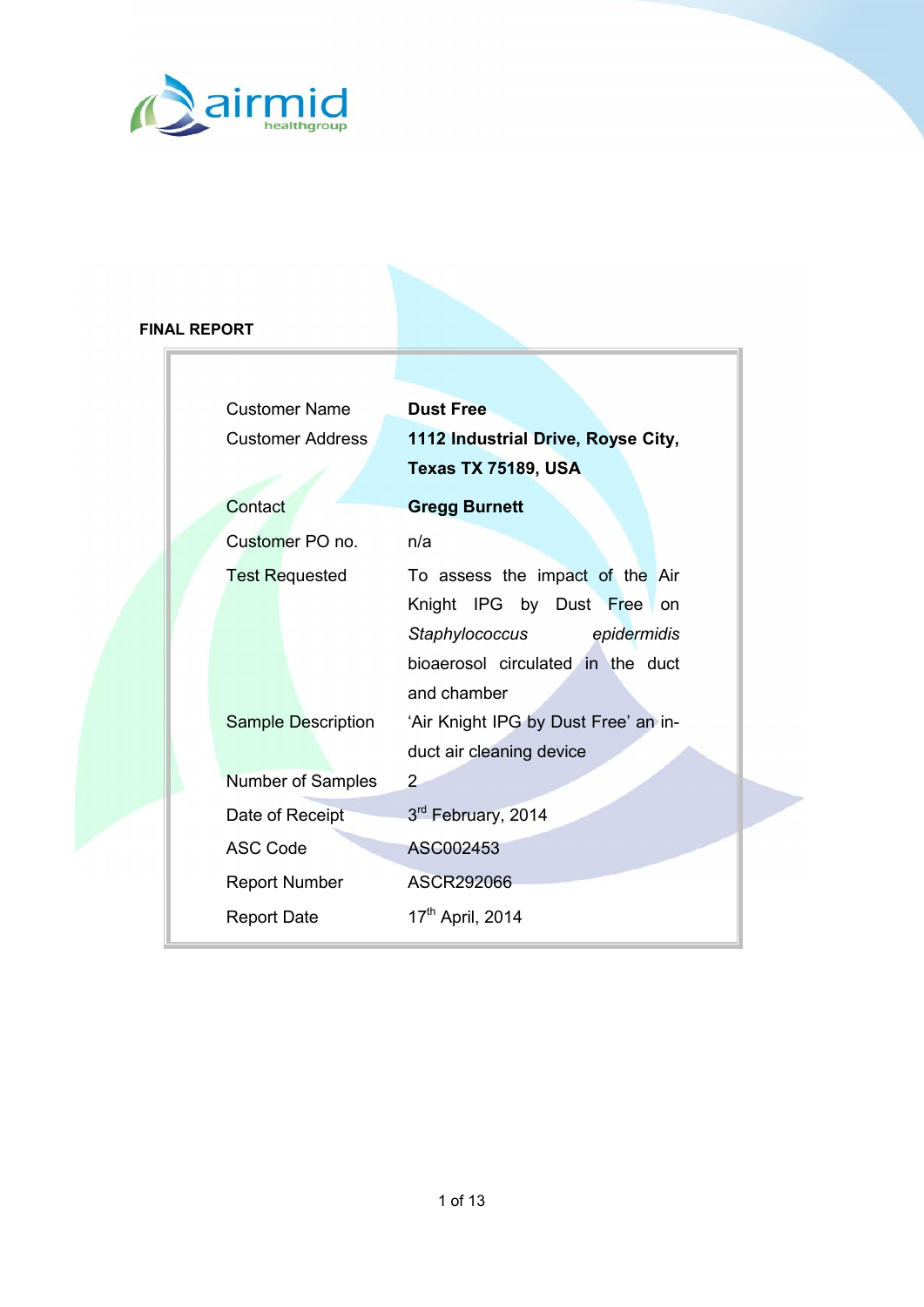## <span id="page-1-0"></span>Contents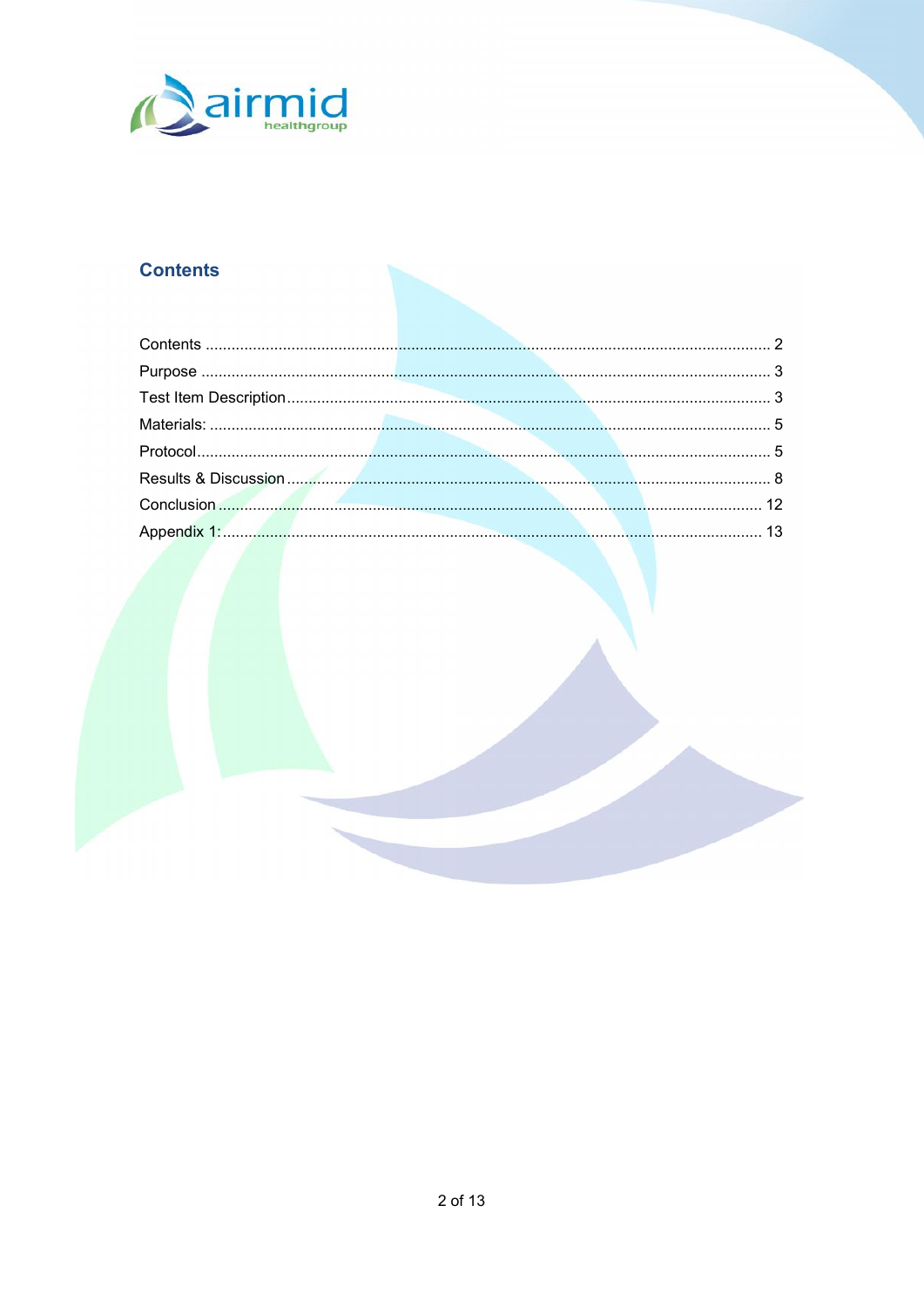

#### <span id="page-2-0"></span>**Purpose**

The purpose of this report is to assess the impact of the Air Knight IPG by Dust Free in-duct air cleaning device on airborne *S.epidermidis* levels in the chamber, when mounted in the adjacent modified ASHRAE 52.2 test duct.

### <span id="page-2-1"></span>**Test Item Description**

Two Air Knight IPG by Dust Free in-duct air cleaning devices (IPG device) were submitted to airmid healthgroup (AHG) for testing by Dust Free. The IPG device is comprised of a combination of UV and proprietary technology. At the commencement of the testing, the IPG device was mounted into the modified ASHRAE 52.2 test duct as per Dust Free's instructions. Photographs of the IPG device installed in the test duct are shown in Fig.1 below. Fig.2 shows a photograph of the test chamber and test duct. Fig.3 shows the set-up of the IPG device in the duct and the location of the air baffle and the 200 cfm fan.

# **Fig.1 Air Knight IPG by Dust Free mounted in test duct Outside view by access door View from inside the test duct**

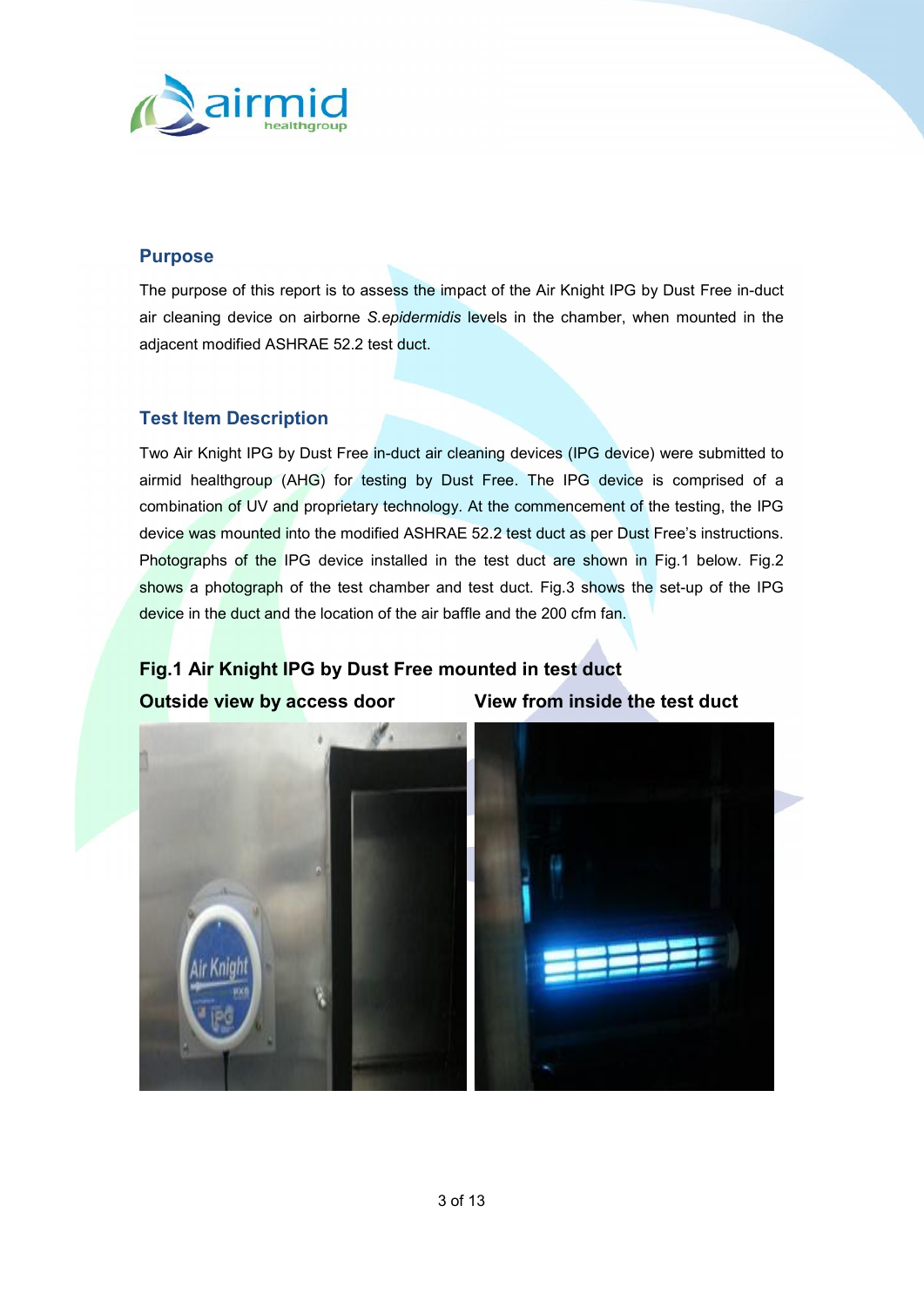

### **Fig.2 Environmental test chamber and test duct**



# **Fig. 3**

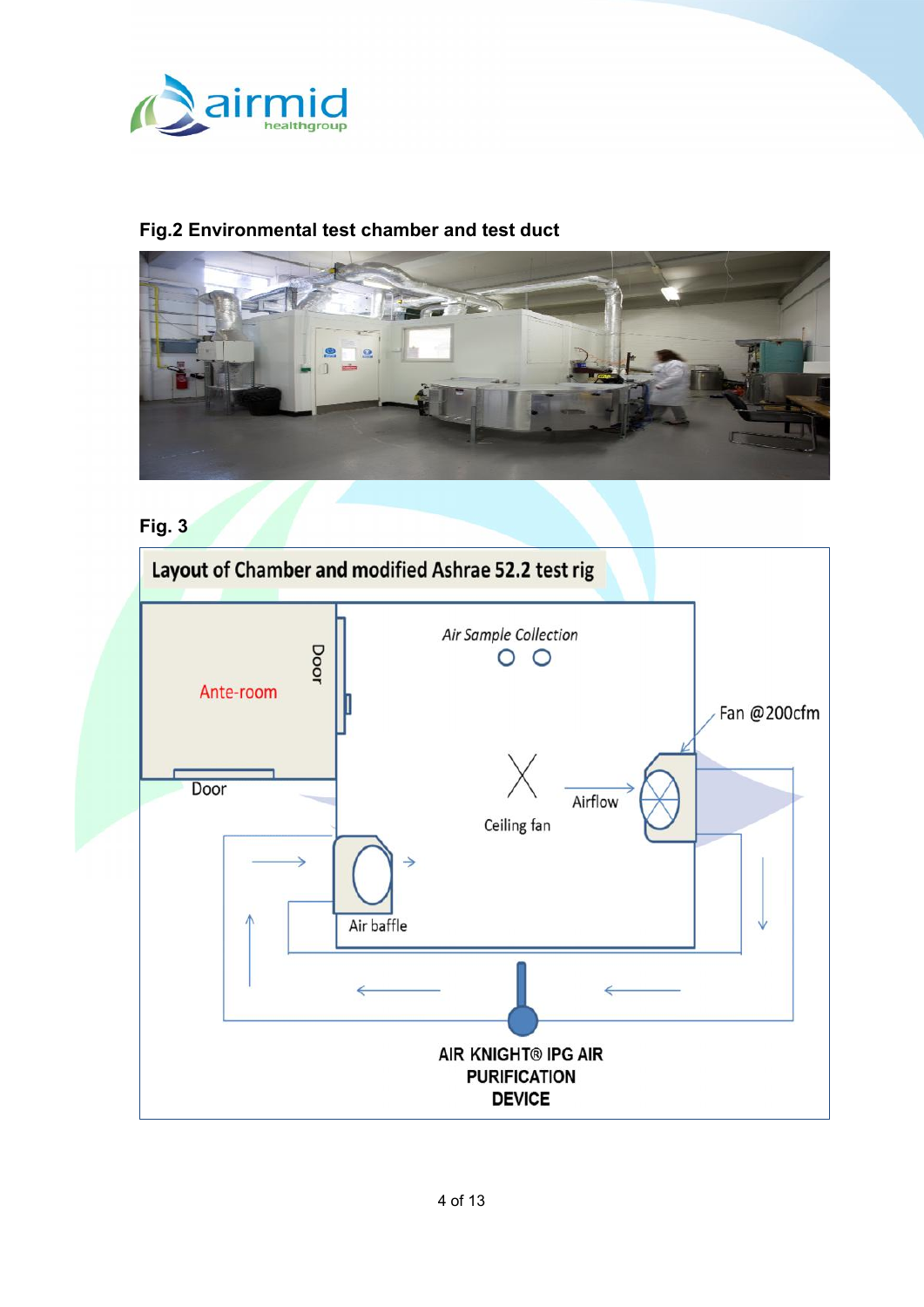

#### <span id="page-4-0"></span>**Materials:**

*Staphylococcus epidermidis* ATCC12228 was used as the bacterial organism of choice for this study. *S. epidermidis* is a commensal bacterial species commonly found on human skin and is used as a surrogate for more pathogenic *Staphylococcus* species such as MRSA. At Dust Free's request, the concentration of *S. epidermidis* aerosolized into the chamber and duct for each test run was approximately  $3 \times 10^6$  CFU, which is 20 times more concentrated than normally found indoors.

Sterile Culture Media: Mannitol Salt Agar (MSA) Cotton swabs and Phosphate Buffered Saline (PBS)

#### <span id="page-4-1"></span>**Protocol**

#### **Test Conditions:**

IPG device testing was conducted in the modified ASHRAE 52.2 test duct and adjacent test chamber as shown in the above figures. The total volume of the duct and chamber is 32.2  $m^3$ . The chamber and duct were pre-conditioned to 21°C and 55% RH prior to commencement of the tests. The chamber was completely shut down during the test so that the air containing the *S.epidermidis* bioaerosol was recirculated from the chamber into the duct at a rate of 6 times per hour. To obtain a rate of 6 air changes per hour, the small fan at the supply side of the test duct (Fig.3) was operated throughout the entire test at a velocity of 0.095 m<sup>3</sup>/s which is equivalent to 200 cfm. The fan speed setting was verified by an engineer using a calibrated airflow anemometer, (refer to attached commissioning report).

The bioerosol was circulated from the chamber into the test duct past the IPG device. At the exhaust end of the test duct, an air baffle was installed to ensure there was thorough mixing of bioerosol once it entered the chamber, prior to it being recirculated back into the test duct. The central ceiling fan in the chamber was operated throughout the entire test.

The chamber and test duct were decontaminated between test runs by mopping the surfaces with disinfectant followed by operating UV germicidal lamps, which were mounted in the chamber ceiling and in the test duct, for at least 60 minutes. During this time, HEPA-filtered conditioned air was circulated in the duct from the adjacent environmental test chamber, with the chamber at full ventilation.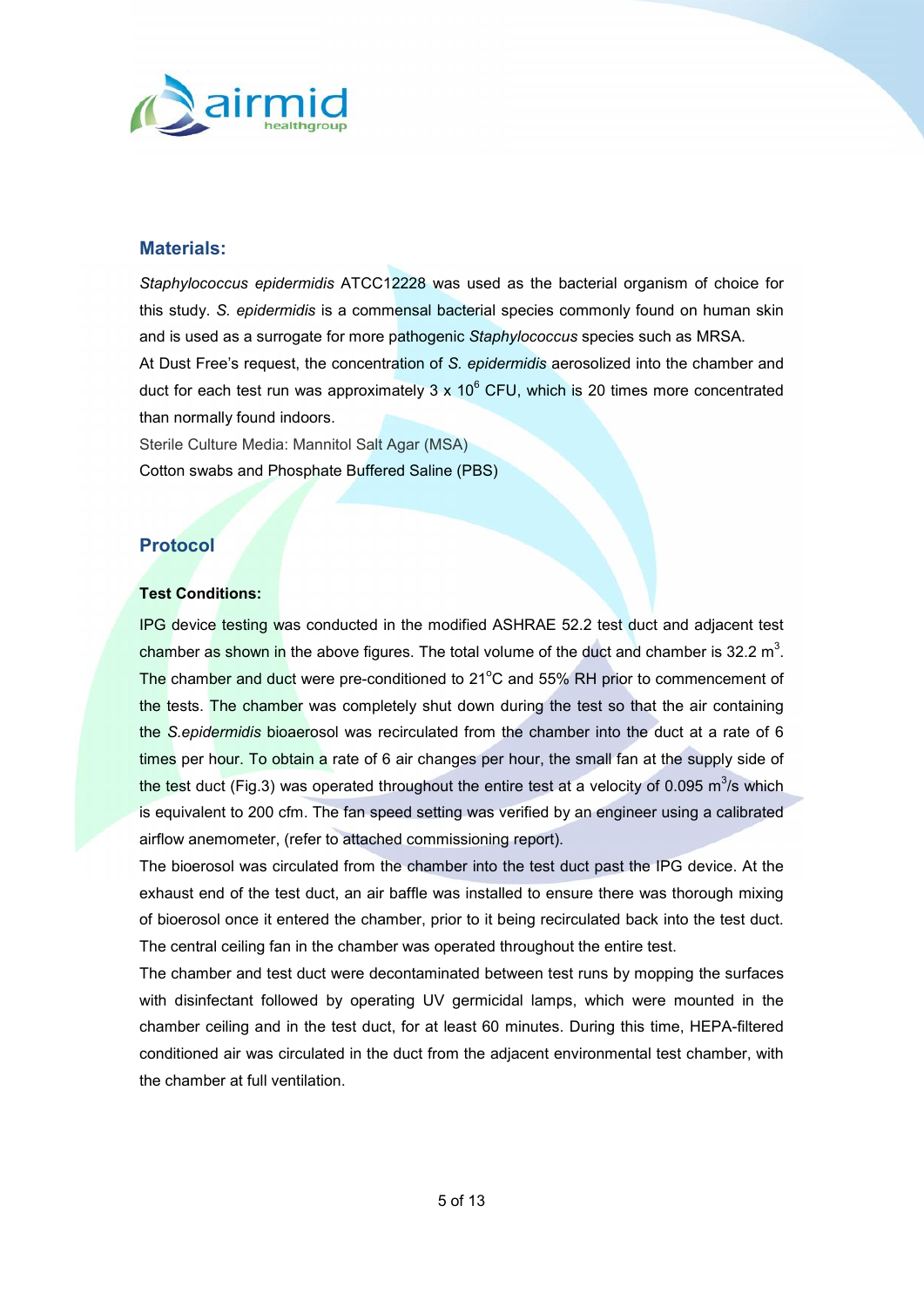

#### **IPG Device Tests**

*Triplicate test runs were carried out for S. epidermidis bioaerosol as follows:*

*a) 3 inactive runs without the IPG device operating, but with the small fan operating at 200 cfm*

*b) 3 active runs with the IPG device operating and with the small fan operating at 200 cfm*

- In each inactive run (a), the chamber and duct were pre-conditioned and the fans were operated as described in Test Conditions above.
- A background air sample was collected onto a BioStage impactor containing Mannitol Salt Agar (MSA) using a vacuum pump operated at 23 LPM.
- A swab was taken from the chamber floor (10  $\times$  10 cm area) prior to introduction of the *S. epidermidis*.
- Approximately 8 ml of *S. epidermidis* stock was aerosolized into the chamber over a period of 50 mins via a 3 jet collision nebuliser set at 20 psi, in order to achieve the desired concentration of bioaerosol in a steady state.
- Immediately after aerosolization was completed, at  $t = 0$ min, two air samples were collected simultaneously onto BioStage impactors containing MSA.
- A further 2 air samples were collected at  $t = 15$  and at  $t = 30$ min.
- Surface samples were taken in duplicate from the floor at  $t = 0$  and  $t = 30$ min
- The chamber was decontaminated as described in Test Conditions.
- All samples were immediately stored on ice until processed in the laboratory that day.
- In the case of the active runs (b), the test was performed in an identical way to  $(a)$ except that the IPG device was switched on at  $t = 1$  min, i.e. 1 min after the 50 min introduction of *S. epidermidis* stock was completed. The IPG device was switched off at t = 30mins and the chamber was decontaminated as previously described.
- Airborne particle counts  $(0.3\n-10.0\mu m)$  were also monitored throughout the testing to determine if the IPG device had an impact on the particles.

#### **Sample Analysis**:

The quantity of *S. epidermidis* detected in the surface swab samples was determined by performing 10 fold serial dilutions of duplicate aliquots of each sample. The serially diluted samples along were then transferred to a petri dish and fixed in molten MSA (cooled to 48ºC). Once the agar had set the petri dishes were incubated at  $36.5^{\circ}$ C to determine the presence or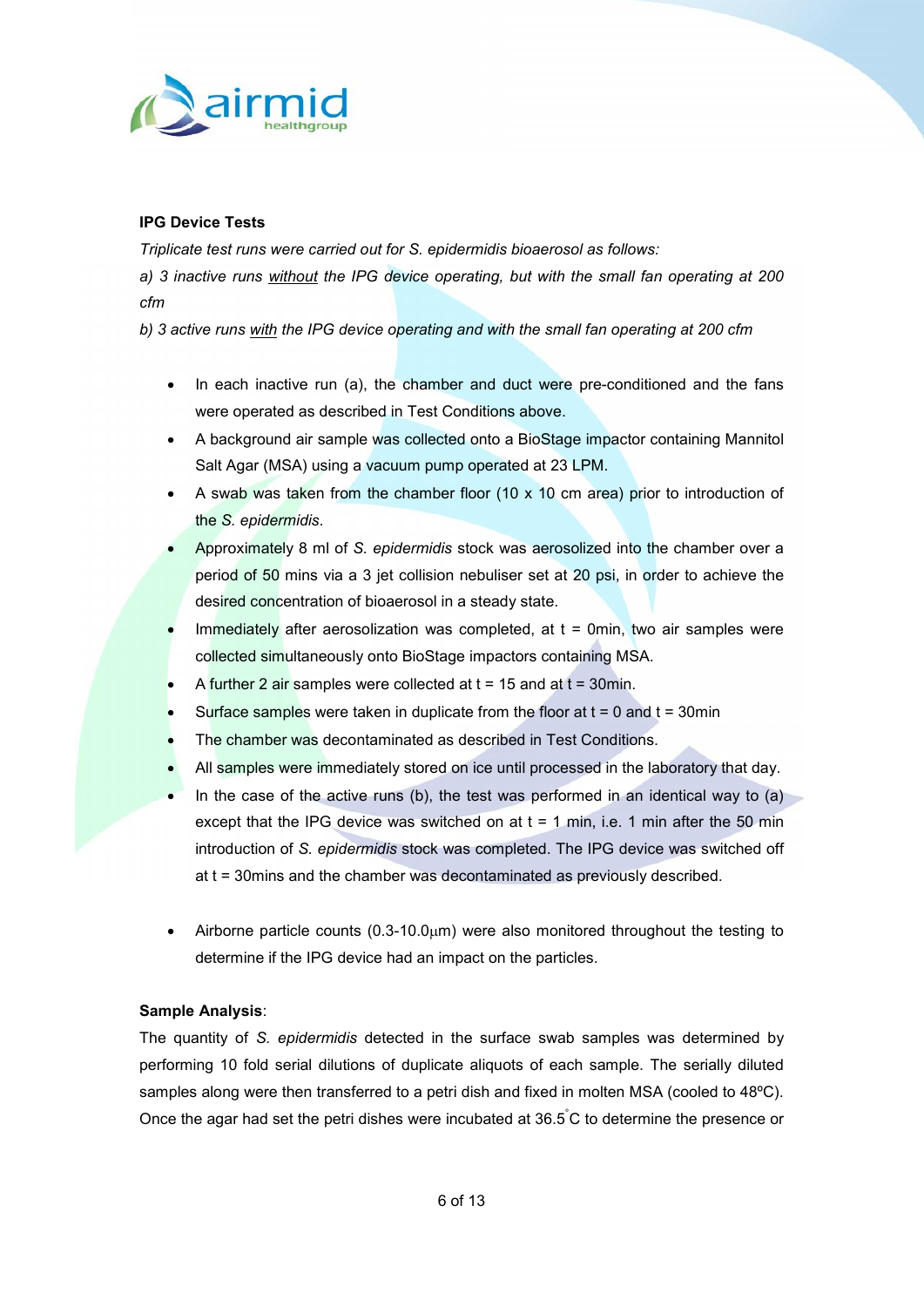

absence of viable bacteria in the original swab sample The BioStage MSA plates were also incubated at 36.5°C until evidence of bacterial growth was observed. Colony counts were performed and the results were expressed as colony forming units (CFU)/m<sup>3</sup> for the air samples and as  $CFU/m^2$  for the swab samples.

#### **Calculations**

The titre of the *S. epidermidis* stock in CFU/ml was calculated at the start of each test day. The volume introduced into the chamber in the active and inactive runs was also recorded. The airborne titre of *S. epidermidis* in the chamber was then calculated based on the volume introduced for each test run.

The concentration of *S. epidermidis* in each sample taken at t = 0 min, t = 15 mins and t = 30 mins was quantified as  $CFU/m<sup>3</sup>$  of air and the average was obtained.

*Please Note: The IPG device was activated at t= 1 min, which was immediately after the initial t = 0 samples were taken*.

The % Reduction of airborne *S. epidermidis* in the chamber with the IPG device operating was calculated at the 15 and 30min sample points, using the Formula A.

#### **Formula A**

% Reduction = 100 - S. epidermidis CFU/m<sup>3</sup> in active runs x 100 S. *epidermidis* CFU/m<sup>3</sup> in inactive runs

An unpaired student's *t-*test was performed on the data using GraphPad Prism software to assess if there was a significant difference between the inactive and active test run data at the 15 and 30 minute time-points.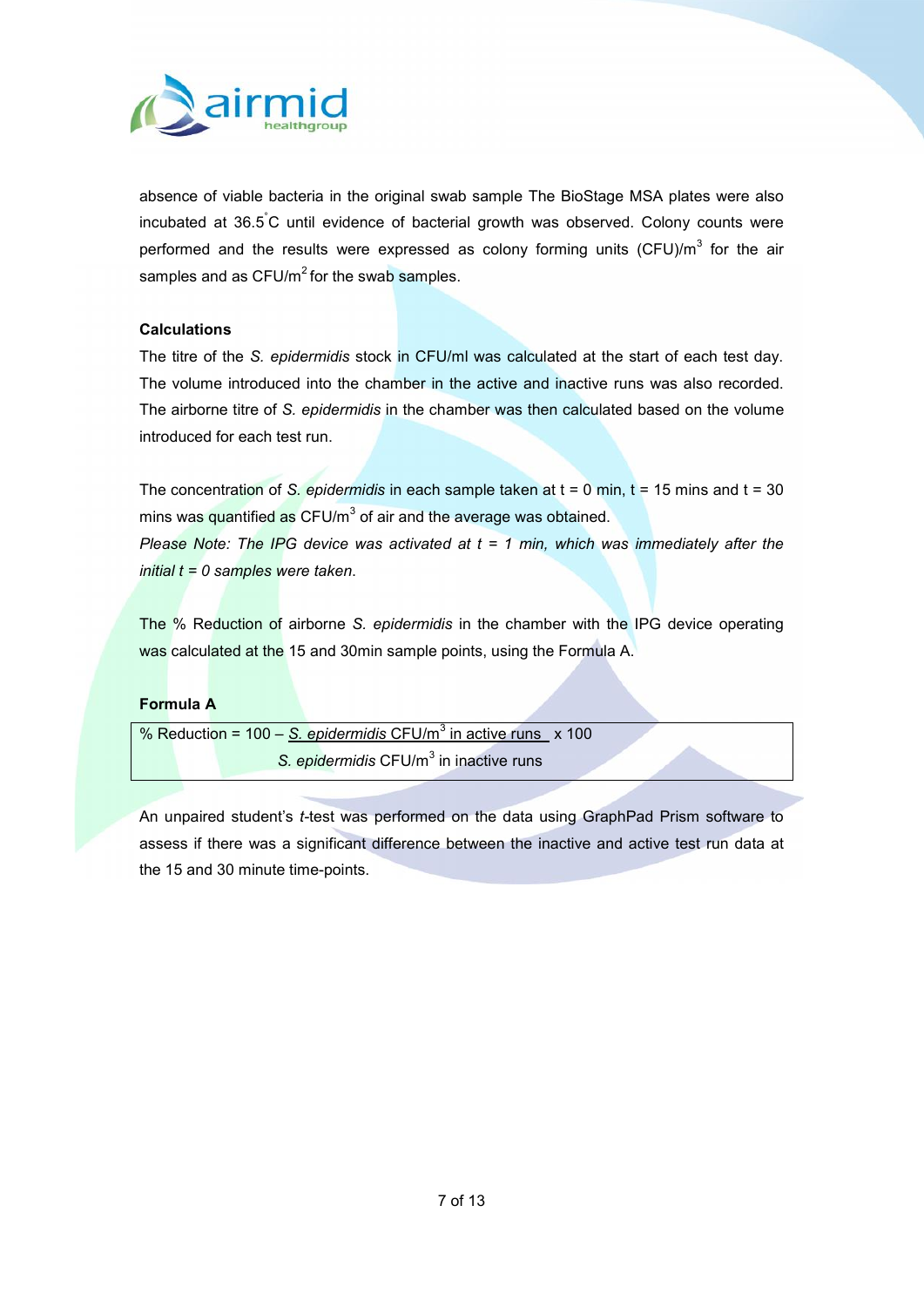

#### <span id="page-7-0"></span>**Results & Discussion**

Three inactive test runs and 3 active test runs with the IPG device operating for 30 mins were performed using the experimental set-up shown in Fig. 3. For each test run, a predetermined dilution of *S. epidermidis* stock was aerosolized for 50 mins prior to air sampling in order to obtain a steady state in the chamber.

Background samples (an air sample and a surface swab) were taken in the chamber at the start of each test run to ensure that there was no contamination carried over from the previous run. There was no detectable bacteria in the air or on the floor surface of the chamber, indicating that there was no cross contamination between runs and that the decontamination process was effective.

Swabs were also taken from the floor at the 15 mins and 30 mins sample points in the active and inactive test runs. However no bacteria could be detected on the surface at either of these time-points. This is not surprising because the particle size of the *S. epidermidis* aerosol is so small  $(1 - 3 \mu m)$  that it is unlikely to have had time to settle out from the air onto the chamber floor during the relatively short test period.

The initial titre of the *S. epidermidis* stock in the nebuliser was calculated at the start of each test day for the inactive and the active runs performed on that day, as shown in Table 1. The volume of the *S. epidermidis* stock introduced into the chamber was also recorded for each run. From this, an estimate of the airborne titre of *S. epidermidis* aerosol introduced into the chamber and test duct was calculated for the active and inactive runs as shown in Table 1. As can be seen from Table 1 a similar level of airborne *S. epidermidis* was achieved on each test day in the chamber and test duct, from 2.7 -3.7 x 10 $^6$  CFU/32.2m<sup>3</sup> which is about 20 times more polluted than the average level detected indoors.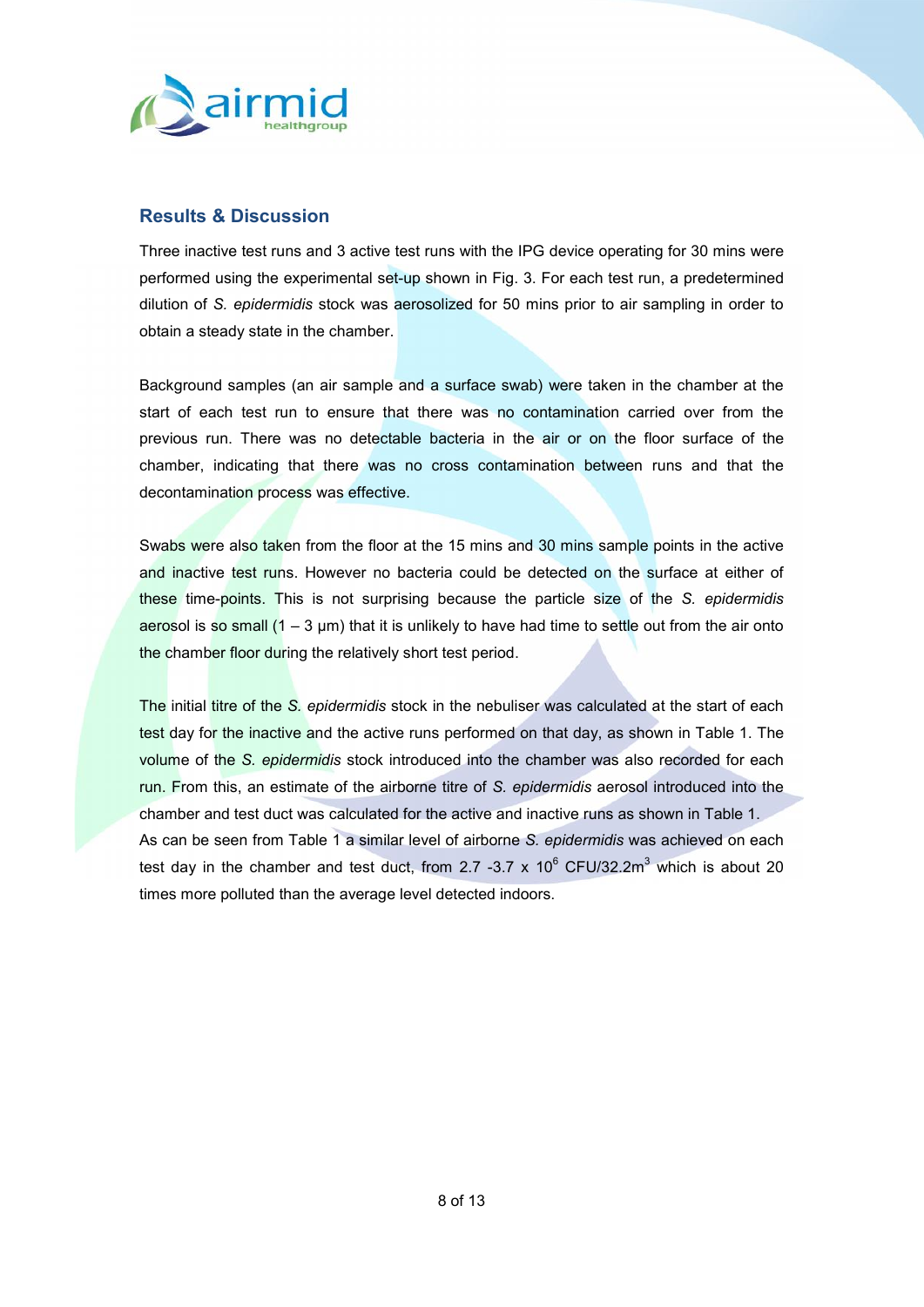

#### **Table 1:**

*Initial titres obtained in the nebuliser for the S. epidermidis (CFU/ml) stock are shown for each test day. The approximate titre of S. epidermidis introduced into the air is shown for each run.*

| <b>Test Day</b> | <b>Test</b><br><b>Conditions</b> | S. epidermidis<br><b>Titre in nebuliser</b><br>(CFU/ml) | <b>Volume of</b><br><b>Stock</b><br>Nebulised (ml) | <b>Airborne Titre of</b><br>S. epidermidis<br>$(CFU/32.2m^3)$ |
|-----------------|----------------------------------|---------------------------------------------------------|----------------------------------------------------|---------------------------------------------------------------|
| 1               | <b>Inactive Run 1</b>            |                                                         | 8                                                  | $2.7 \times 10^{6}$                                           |
|                 | <b>Active Run 1</b>              | $3.3 \times 10^5$                                       | 8                                                  | $2.7 \times 10^{6}$                                           |
| $\overline{2}$  | <b>Inactive Run 2</b>            | $4.4 \times 10^{5}$                                     | 8                                                  | $3.5 \times 10^{6}$                                           |
|                 | <b>Active Run 2</b>              |                                                         | 8                                                  | $3.5 \times 10^{6}$                                           |
| 3               | <b>Inactive Run 3</b>            | $4.6 \times 10^{5}$                                     | 8                                                  | $3.7 \times 10^{6}$                                           |
|                 | <b>Active Run 3</b>              |                                                         | 8                                                  | $3.7 \times 10^{6}$                                           |

Once the introduction of the *S. epidermidis* aerosol was complete, air samples were taken at t  $= 0$  and then at  $t = 15$  mins and  $t = 30$  mins in the chamber while the air was being recirculated at a rate of 6 times per hour through the chamber and test duct. The average airborne titre of *S. epidermidis* in CFU/m<sup>3</sup> was calculated at each sample point for the inactive and active test runs and the results are shown in Table 2. The % Reduction of airborne *S. epidermidis* in the presence of the active IPG device in the test duct was also calculated for the active runs (at 15 and 30 mins) using Formula A. The data is also shown in Table 2.

In the inactive runs there was some natural decay of the *S. epidermidis* observed over the 30min time interval as the initial counts decreased from 4.7 x 10<sup>4</sup> to 2.1 x 10<sup>4</sup> CFU/m<sup>3</sup> (Table 2). This is likely due to physical losses in the circulating air and as a result of the nebulisation process itself. In the active runs, the initial counts were  $3.8x10^4$  CFU/m<sup>3</sup> but this decayed at a faster rate, than in the inactive runs, to 7.3 x 10<sup>3</sup> CFU/m<sup>3</sup> (Table 2). A % Reduction of airborne *S. epidermidis* of 37.6% was obtained at 15 mins and this increased to 65.2% at 30 mins, with the active IPG device operating in comparison to the inactive runs. This demonstrates that the IPG device started to have a notable effect after just 15min of operation and this increased exponentially to 65% after 30 mins (Table 2).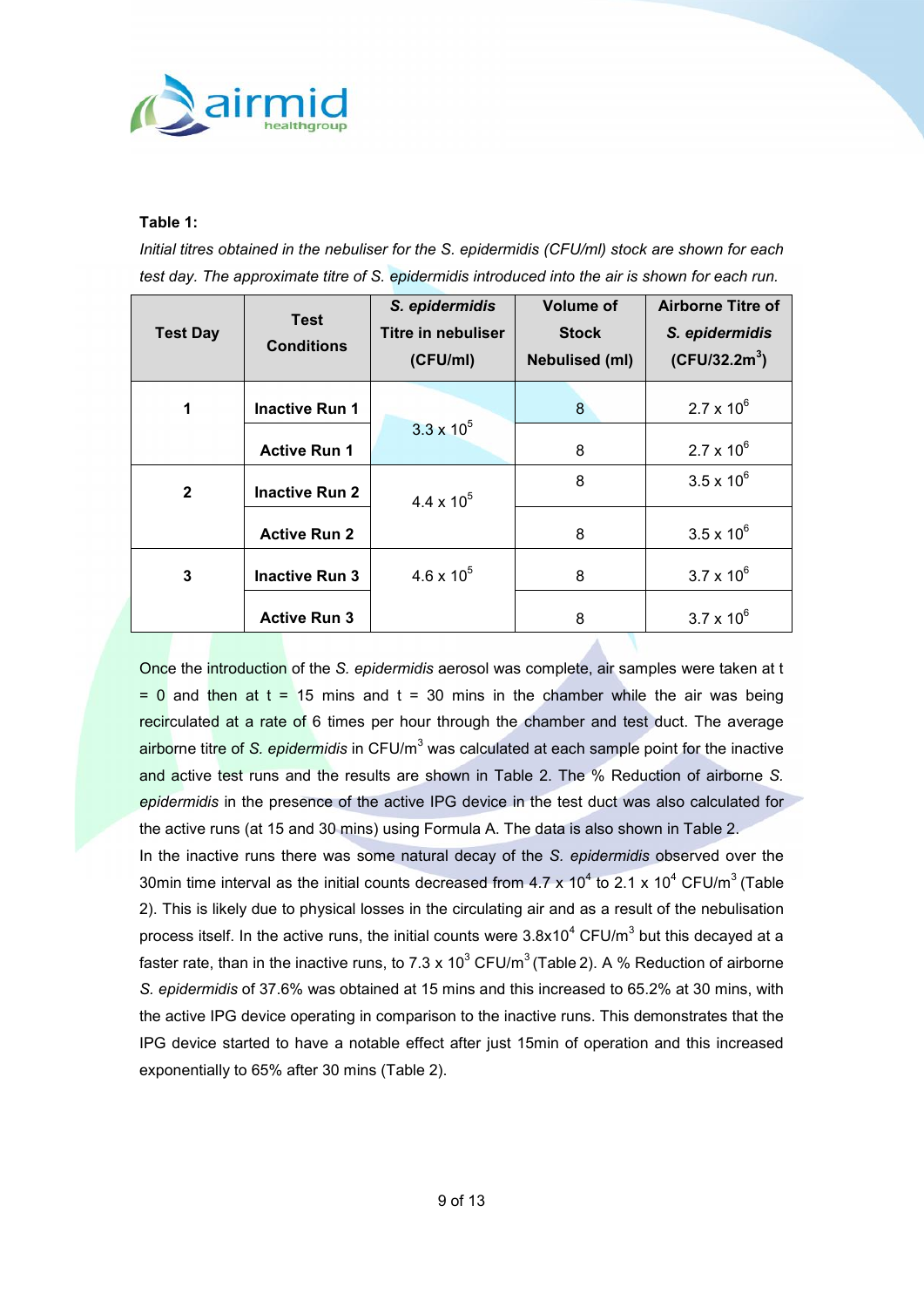

#### **Table 2**:

Average airborne titre of *S. epidermidis* (CFU/m<sup>3</sup>) and % Reduction of airborne *S. epidermidis* after 15 and 30 min operation of the IPG device is shown.

| <b>Test Condition</b> | <b>Sample Time</b><br><b>Point</b><br>(min) | <b>Average Airborne</b><br>S. epidermidis Titer<br>$(CFU/m^3)$ | % Reduction of<br>Airborne S. epidermidis<br>in Active runs<br>(% ) |
|-----------------------|---------------------------------------------|----------------------------------------------------------------|---------------------------------------------------------------------|
| Inactive              | $\mathbf 0$                                 | $4.7 \times 10^{4}$                                            | n/a                                                                 |
|                       | 15                                          | $3.3 \times 10^{4}$                                            | n/a                                                                 |
|                       | 30                                          | $2.1 \times 10^{4}$                                            | n/a                                                                 |
| Active                | $\mathbf 0$                                 | $3.8 \times 10^{4}$                                            | n/a                                                                 |
|                       | 15                                          | $2.1 \times 10^{4}$                                            | 37.6                                                                |
|                       | 30                                          | $7.3 \times 10^{3}$                                            | 65.2                                                                |

The average decay of the *S. epidermidis* at each sample point is shown graphically in Fig. 4 for the 3 active and 3 inactive runs. As can be seen from the graph, the decay of the bacteria in the active runs was quite marked after 30mins of the IPG device being activated compared to the control. An unpaired students *t* - test on the airborne *S. epidermidis* titers (CFU/m<sup>3</sup>) demonstrated a statistically significant difference (*t* = 6.824 and *P* = 0.0001) after 30min operation of the IPG device in the active runs ( $n = 3$ ) compared to the inactive runs ( $n = 3$ ). The results were not significant at 15 mins.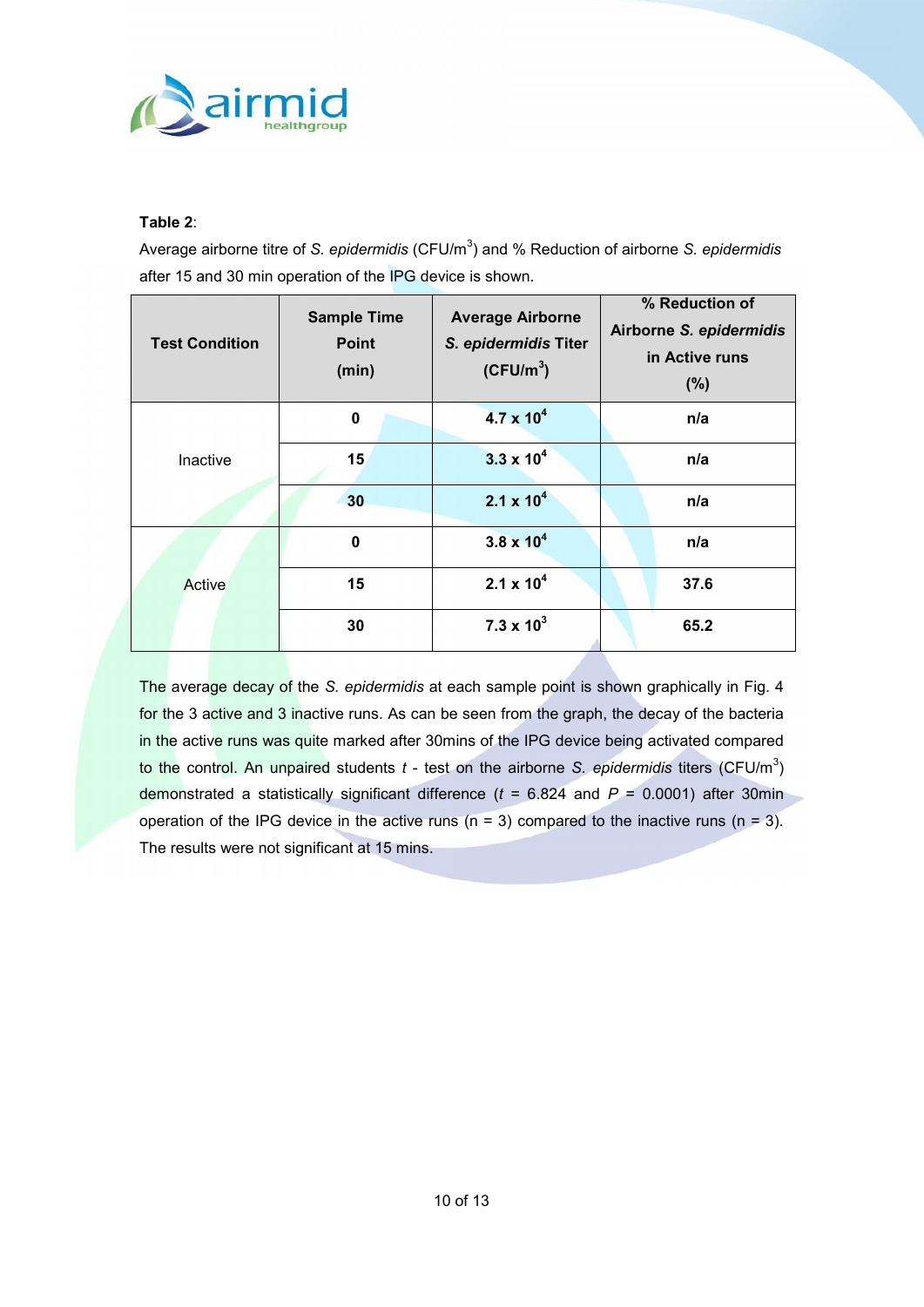

**Fig. 4: The Decay of airborne** *S. epidermidis* **over time for the inactive and the active runs.**



*IPG turned on in active runs at arrow shown on graph.*

Airborne particle counts were recorded throughout the active and inactive runs. The average airborne particle counts for particle sizes 0.3, 0.5, 1.0, 3.0, 5.0 and 10.0 µm for the 3 active and 3 inactive runs were calculated and are shown graphically in Appendix 1. As can be seen from the graphs the IPG device did not influence the level of airborne particles compared to the inactive control runs, even though it have a reducing effect on the airborne *S. epidermidis*.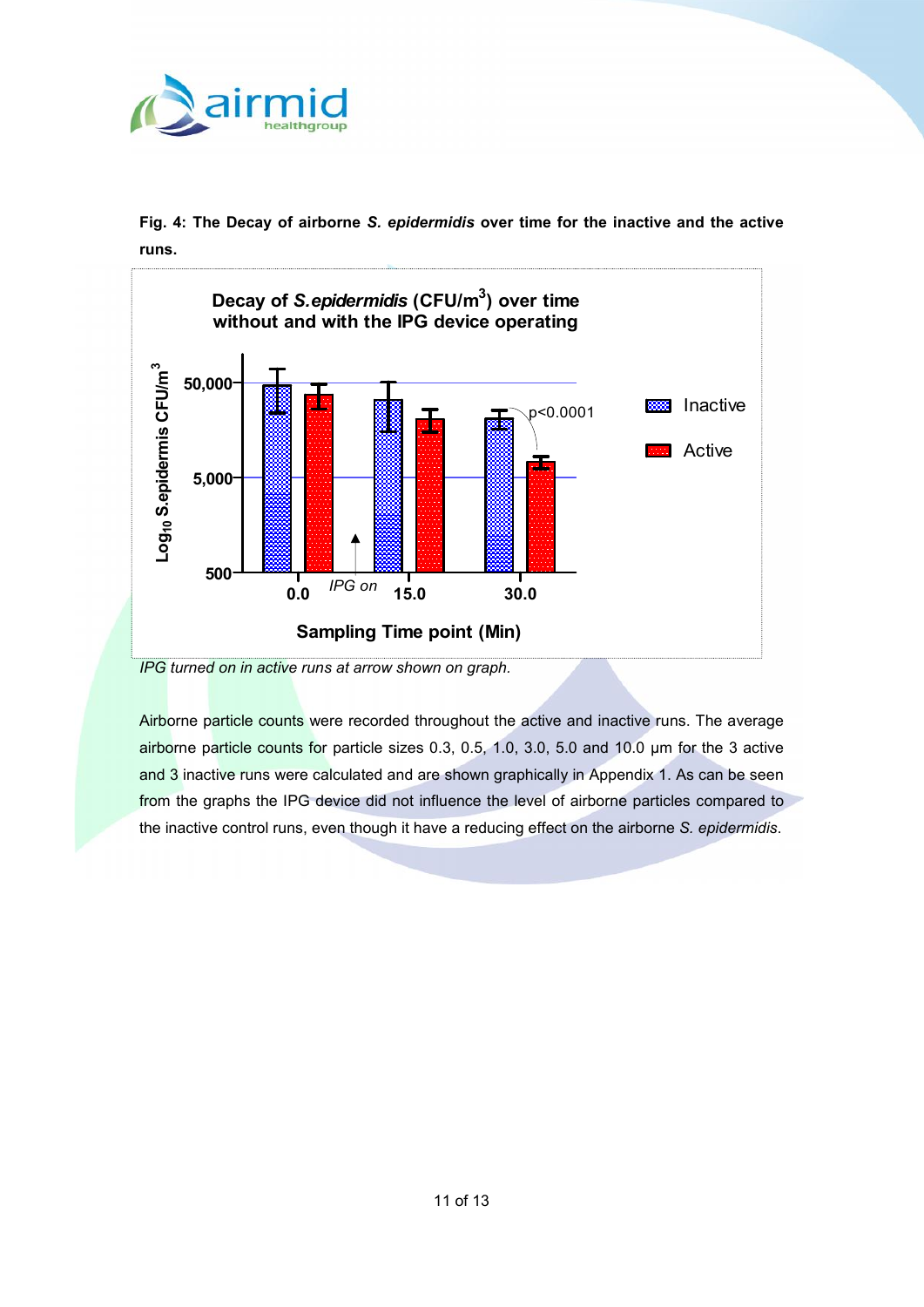#### <span id="page-11-0"></span>Conclusion

The Air Knight by PO ust Fwasse demonstrate of fleoct bive ee druciagrborne concentratioSnesporofermia obeinso sol inchtahme b, eund menultipplaess conditiionens at a raf@ACHby 65%with BrOminof operatiomad no effect on airborne particl in the size range-flO.o.phm.0.113 he average rate oSf.eopleicle.org/onfoldsing  $\mathbf C$ iFsU $\mathcal I$ )m circumatiin the chamber with the IPG device activated for 30min was s  $(P < 0.000$  ) from the rate of decay detected in the inactive runs. Based or run of n3 iO ais quite short and a more marked reduction if woonled PIG-kely be device was activated for a longer time interval.

Report written by : Report reviewed by : Angela Southey, PhD Technical Manager Airmid Healthgroup



Digitally signed by John Fallon DN: cn=John Fallon gn=John Fallon c=Ireland l=IE o=Airmid Healthgroup Ltd. ou=Airmid Healthgroup Ltd. e=jfallon@airmidhealthgroup.com Reason: I have reviewed this document Location: Date: 2014-04-17 18:06+01:00

This report is provided not hala basis for the benefit of airmid healthgroup pursuant to the agreement between airmid healthgroup and its client. under this report cannot be assigned. airmid healthgroup s responsibi limed to proven negligence and will in no case be more than the test shown on this test report refer only to the sample(s) tested unless oth conditions agreed upon. Anyone relying on this llroport the should disupoderstand and the stand and the stand the engagement. Only the client is authorised to publish, copy or make any third party, and then only in its entirety. This report or the airmid or logo cannot be includedalisn, amoylundianteariany legal, publicity or adve activities relating to the tested product or service without the explicit healthgroup Limited.

\*\*\* End of Report\*\*\*